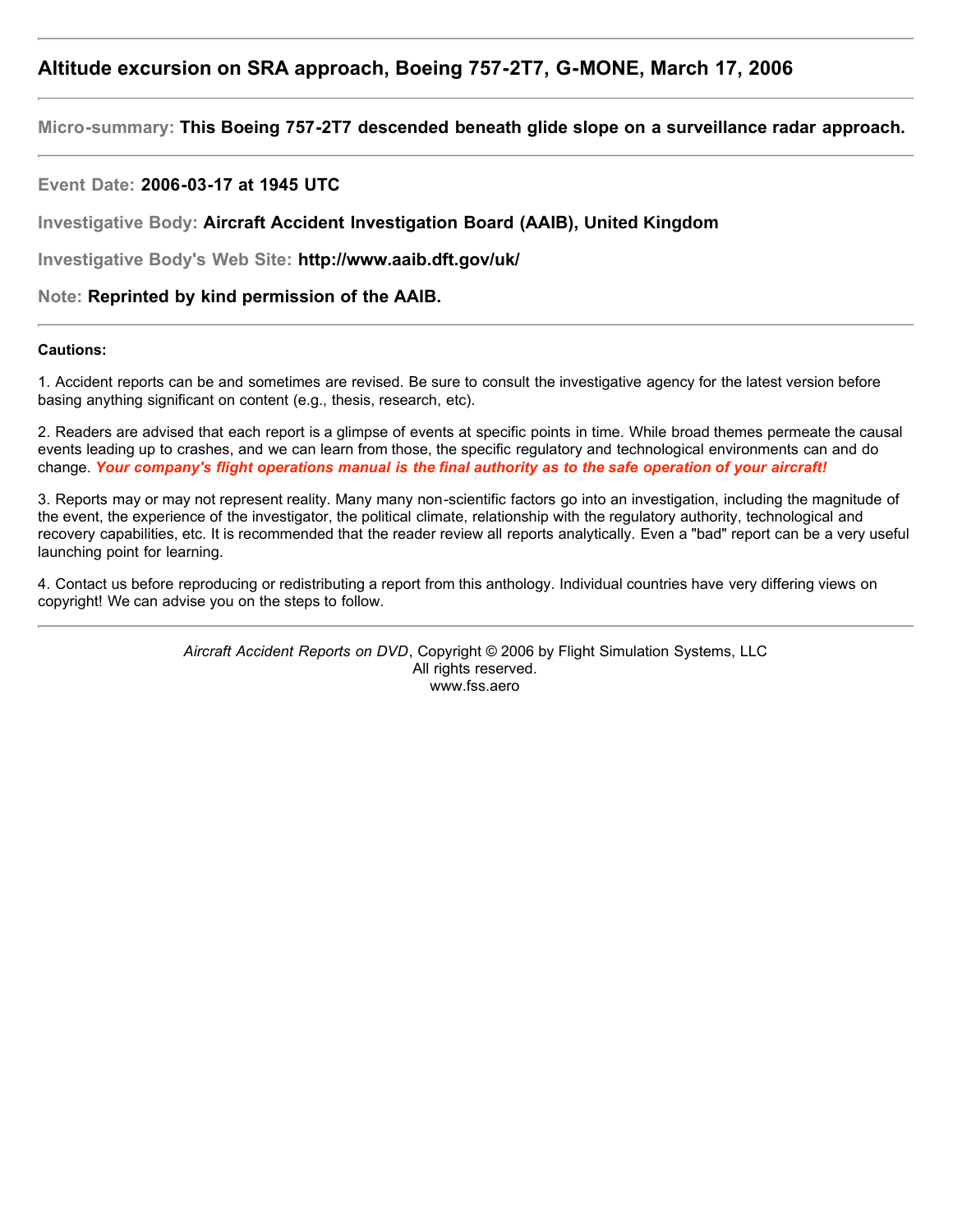#### **INCIDENT**

**Aircraft Type and Registration:** Boeing 757-2T7, G-MONE **No & Type of Engines:** 2 Rolls-Royce RB211-535E4-37 turbofan engines **Year of Manufacture:** 1985 **Date & Time (UTC):** 17 March 2006 at 1945 hrs **Location:** On approach to Gibraltar Airport **Type of Flight:** Public Transport (Passenger) **Persons on Board:** Crew - 8 Passengers - 186 **Injuries:** Crew - None Passengers - None **Nature of Damage:** None **Commander's Licence:** Airline Transport Pilot's Licence **Commander's Age:** 45 years **Commander's Flying Experience:** 11,772 hours (of which 8,381 were on type) Last 90 days - 112 hours Last 28 days - 47 hours

**Information Source:** AAIB Field Investigation

### **Synopsis**

Following a surveillance radar approach (SRA) to Runway 09 at Gibraltar Airport, the flight crew lost visual contact with the runway after passing the Visual Decision Point (VDP). During the subsequent go-around, the crew did not follow the correct missed approach procedures but ATC provided effective heading control to avoid the high ground. The lowest altitude of the aircraft when over the land was 2,100 ft. The highest point on the land, just south of the airfield, is 1,420 ft.

Following the incident, ATC and the aircraft operating company made changes to procedures to reduce the chances of a similar occurrence. Additionally, it was considered that the airport lighting should be improved and a recommendation has been made to that effect.

## **History of the flight**

The crew were operating a flight from Luton Airport to Gibraltar Airport. This was their first flight of the day. Company regulations required the landing at Gibraltar to be flown by nominated captains only, hence the commander was the handling pilot. Prior to flight, the crew checked the destination weather, which indicated that the current and forecast weather was within the required JAR-OPS limits of 1,000 ft cloud ceiling and 5,000 m visibility but that there was a possibility of the visibility deteriorating temporarily below limits at the expected arrival time. Due to the forecast, the crew decided to take an extra 1,000 kg of fuel. Before departure, the first officer inserted the route into the Flight Management Computer (FMC), including the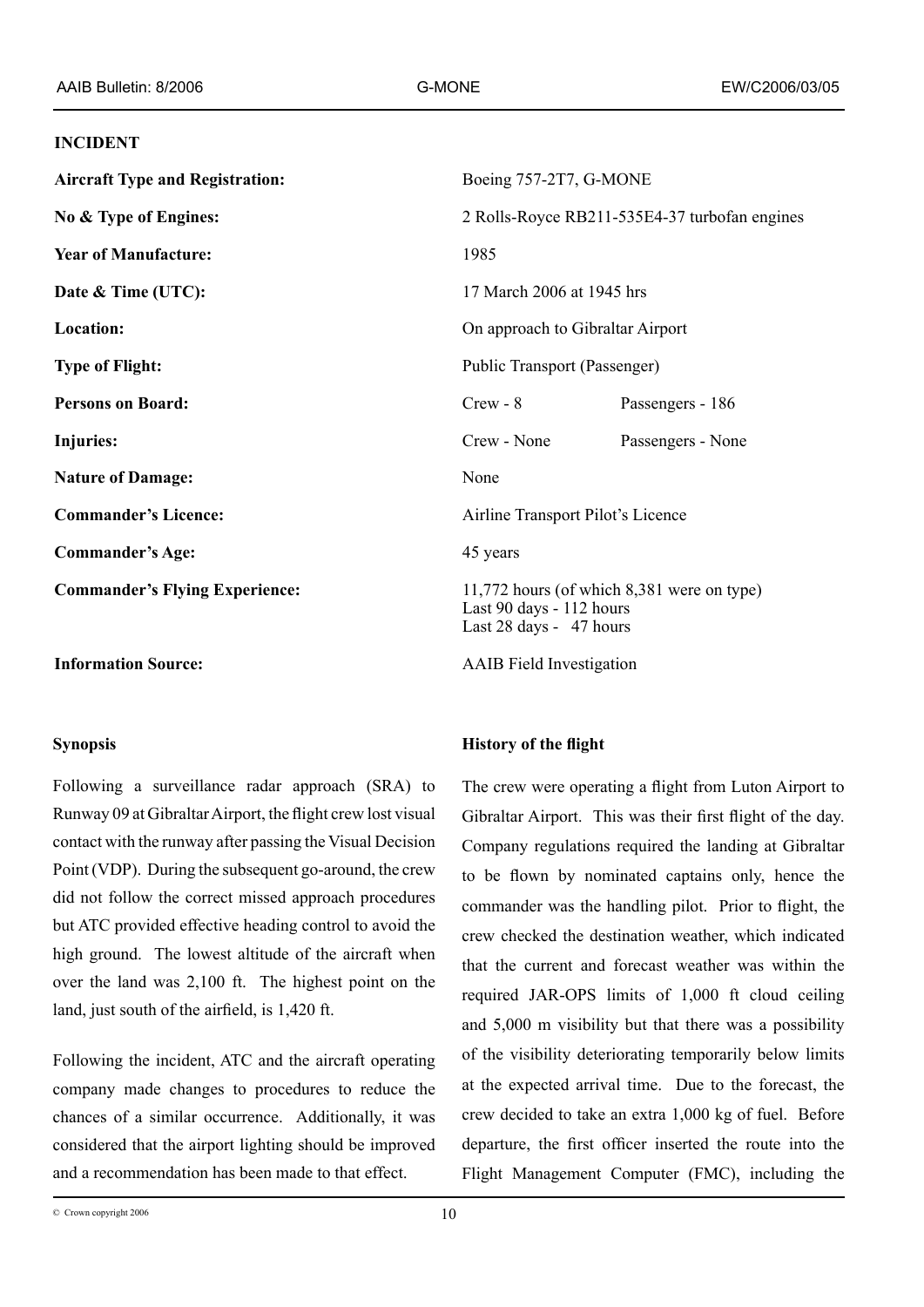approach to Runway 09; the commander then checked the route and modified the final approach to provide a vertical profile.

The flight was initially uneventful apart from occasional moderate turbulence. Once within radio range of Gibraltar, the crew checked the latest weather. This indicated a surface wind of 060º at 10 kt and visibility of 5,000 m with the lowest cloud scattered (SCT) at 1,000 ft. The commander then briefed the first officer on the SRA approach and associated missed approach procedure for Runway 09 .

During the subsequent descent, the aircraft was transferred to 'Gibraltar Approach' and cleared eventually to 1,500 ft with radar vectors towards point 'Victor'; a navigation point some 9 nm south of Gibraltar. The crew also asked for an update on the weather, which was reported as visibility 5,000 m in rain, cloud 'FEW' at 1,000 ft, 'SCT' at 1,800 ft and 'BKN' (broken) at 3,000 ft. During the westerly track to 'Victor', the crew configured the aircraft for landing and completed the landing checks. The aircraft was being flown on autopilot with the autothrottles engaged and each pilot had 'Map' displayed on his horizontal situation indicator (HSI). Prior to descent, the first officer had checked the accuracy of the map information and the commander later made a further check of the accuracy using the Gibraltar DME. Using the heading selector in response to ATC instructions, the aircraft positioned on a northerly heading past 'Victor'. The accuracy of the aircraft map display was consistent with radar information provided by ATC and the aircraft was cleared to commence descent at the '5.0 nm Radar Fix'. The commander selected a vertical descent speed of 700 ft/min and an indicated airspeed of 135 kt. It was drizzling but the aircraft was clear of cloud and the crew could see the lights of ships on the surface but no lights from the land. As the aircraft approached the VDP at

1,000 ft, the accuracy of the map display was confirmed and the commander saw the runway strobe lights in the expected position. He confirmed that the first officer could also see the strobe lights and when the 'Talk-Down' controller asked if the crew were visual with the runway, the first officer replied in the affirmative. The commander selected 090º on the heading selector and the aircraft started a right turn at approximately 20 to 25º angle of bank. With the angle of bank steady, the commander disconnected the autopilot and autothrottles, selected his flight director off and maintained the existing angle of bank and descent rate of about 700 ft/min. As he was doing so, he continued to check that he could still see the runway strobe lights. The first officer monitored the heading selection and pre-selected the 'Tower' frequency in preparation for an expected frequency change. He also monitored the airspeed and was then aware of ATC asking if they were still visual with the strobe lights. At about the same time, the commander lost sight of the strobe lights and asked the first officer if he still had them in sight. At this stage, the commander considered that he was maintaining a constant heading. The first officer was not visual with the strobes so the commander called "GO-AROUND, FLAP 20". The commander applied manual go-around thrust but did not select the 'Go-Around' switch on the thrust levers. When a positive rate of climb was achieved, the gear was retracted. The first officer informed ATC that they were going around and noted that his ADI was not annunciating 'GA'. He advised the commander who then selected the 'Go-Around' switch; 'GA' was annunciated and the flight directors commanded a climb on the existing aircraft track. About then, ATC instructed the aircraft to turn right onto a track of 180º. The first officer selected the heading to 180º and, as the aircraft turned, noted high ground depicted on the left side of his HSI display; prior to the approach, the EGPWS 'TERRAIN'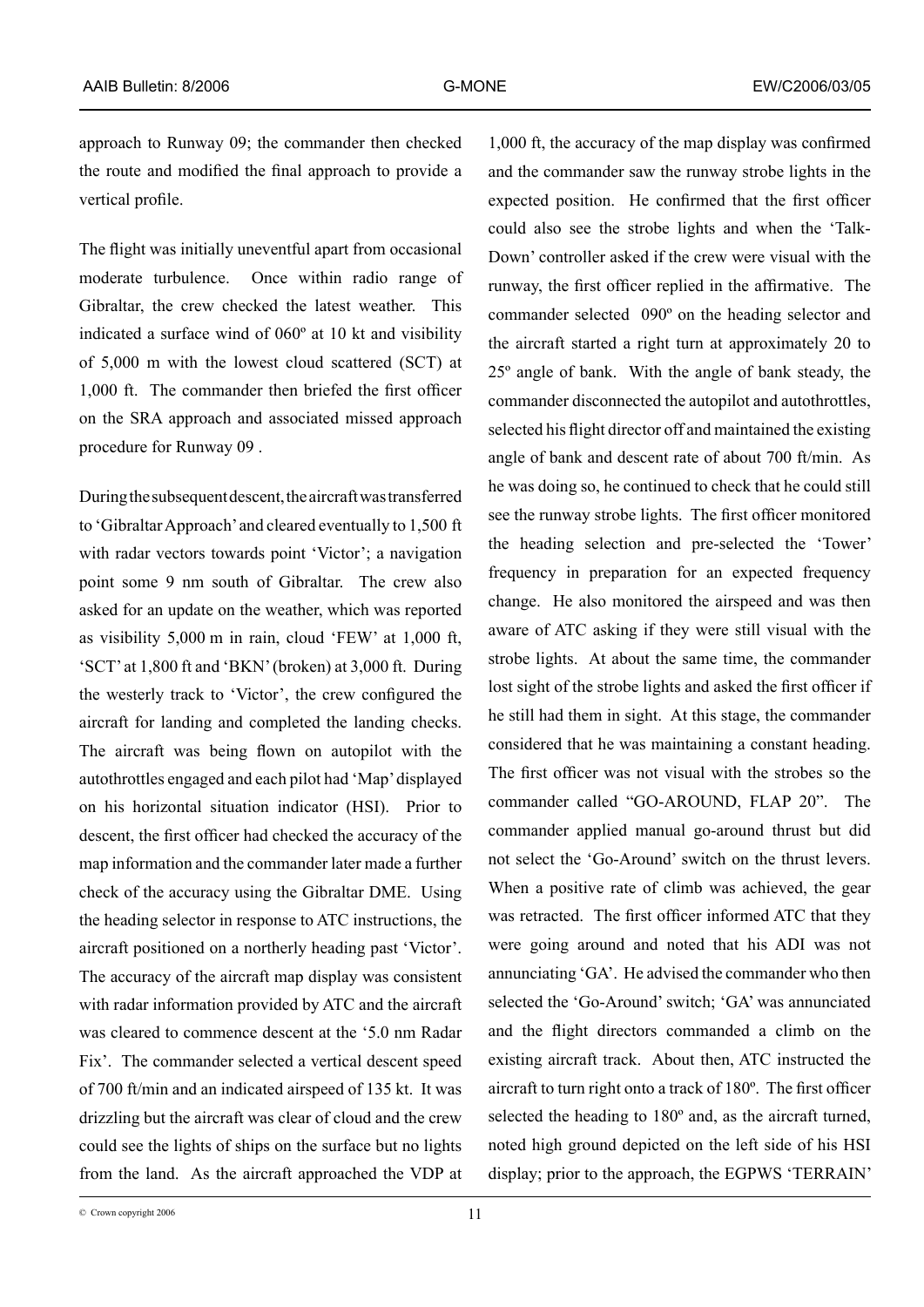function had been selected. Once level at the missed approach altitude, the commander made the decision to divert to Malaga Airport because he considered that low cloud may have resulted in the crew losing sight of the runway strobe lights. The diversion was uneventful and the crew reported the incident when they arrived back at Luton Airport the next morning.

The 'Talk-Down' controller noted that the radar had been producing intermittent returns within about 7 nm range. However, prior to the approach by G-MONE other aircraft had carried out successful approaches to Runway 09. During the approach by G-MONE, the controller noted that there were no primary radar returns from the aircraft at the VDP but checked that the crew were visual with the runway and then cleared the aircraft to land. Thereafter, he monitored the approach using intermittent secondary radar returns. However, at just under two miles range the controller noted that the aircraft appeared to be right of the required track. Two further secondary returns and a very faint primary radar return also indicated that the aircraft was right of track and the controller asked the crew to confirm that they were still visual with the runway. The crew responded that they were not visual and were going around. The controller monitored the aircraft track and noted that the aircraft was apparently in a right turn. He considered that it was turning towards the 'Rock'; high ground immediately south of the airfield at 1,420 ft. He issued a warning about the proximity of the 'Rock' together with an instruction to tighten the turn. When he was confident of the aircraft position from improved radar returns, the controller instructed the crew to turn onto a heading of 180º. Once the aircraft was clear of the land, the controller asked for the crew's intentions and then co-ordinated the diversion to Malaga.

### **Recorded information**

Both ATC and the flight crew reported the incident to their respective organisations but the AAIB was not informed until 22 March. By then the Flight Data Recorder (FDR) and Cockpit Voice Recorder (CVR) had been overwritten. Nevertheless, the aircraft Quick Access Recorder (QAR) data was available and provided useful information. Additionally, the R/T had been recorded and was also available.

# *QAR data*

The flight path of the aircraft during the incident period was constructed from data recorded on the QAR. This flight path is presented in Figure 1. It commences as G-MONE tracked north on 001ºM towards the VDP. At the VDP, the aircraft was at an altitude of approximately 1,000 ft, at a computed airspeed of 133 kt, and was descending at just under 900 ft/min. G-MONE then entered a descending turn to the right, achieving a maximum recorded bank angle of just over 26º.

Thirty seconds after the aircraft commenced the turn, the engine thrust increased for the 'Go-Around'. At this point G-MONE was descending through 650 ft at 134 kt, with a bank angle of 8º to the right and turning through a heading of 077ºM. The aircraft descended a further 100 ft to 550 ft before it entered a climb. It then achieved a climb rate of about 3,000 ft/min whilst turning onto a heading of 140ºM. It remained on this heading for 12 seconds before turning left onto a heading of 134ºM for a further 12 seconds, followed by a turn to the right onto a heading of 180ºM. As G-MONE turned onto the heading of 180ºM, it was overland and climbing through 2,100 ft.

 $\degree$  Crown copyright 2006  $\degree$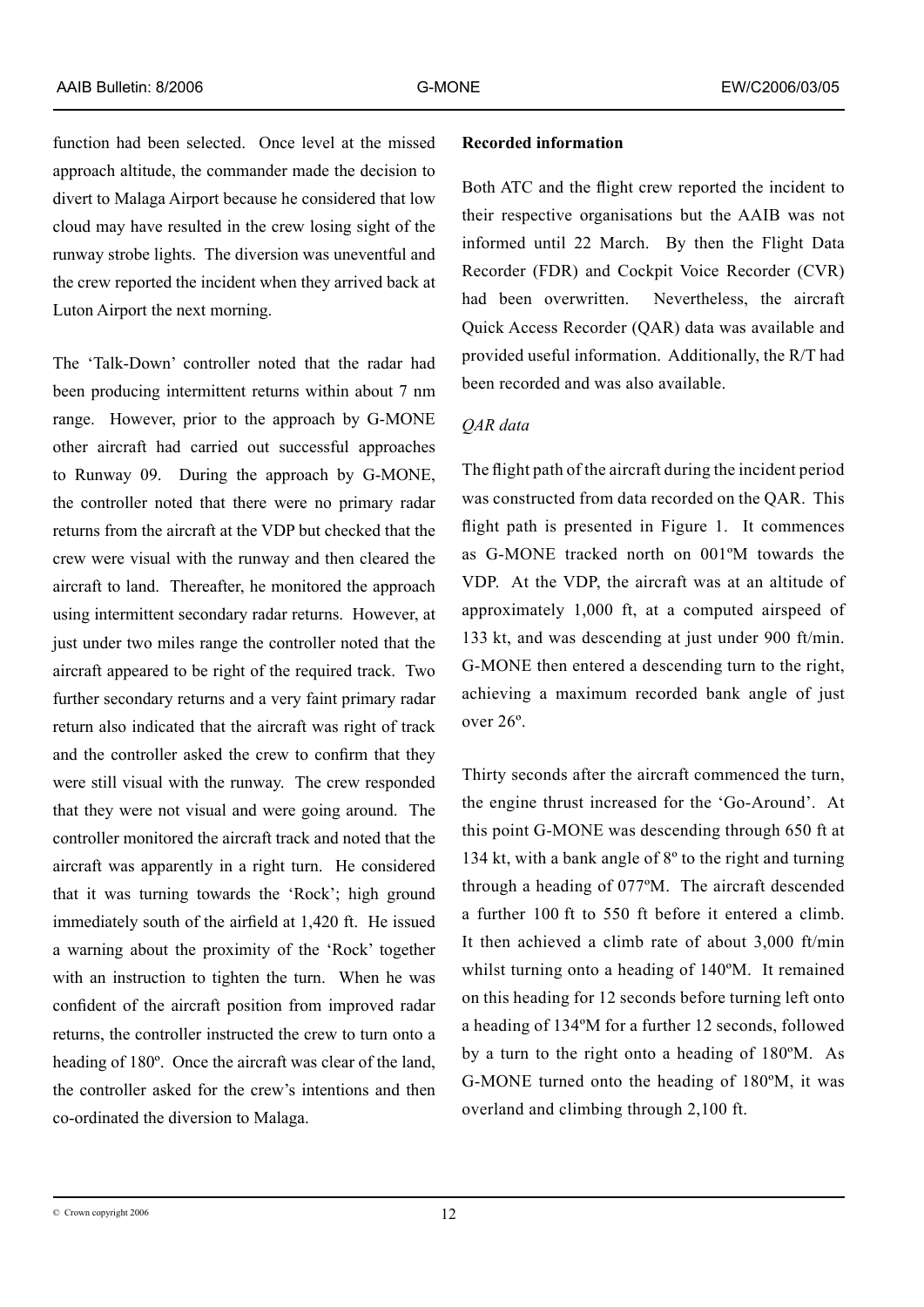

**Figure 1** Reconstructed flight path of G-MONE

# *R/T information*

Both 'Approach' and 'Talkdown' frequencies were recorded. G-MONE was transferred from 'Approach' to 'Talkdown' at 1940 hrs and, by 1945:19 hrs the aircraft was heading 360ºM at 1,500 ft amsl and 5.5 nm from touchdown. The controller gave G-MONE clearance to commence descent for a 3º glidepath at 5 nm range and thereafter provided advisory altitudes. At 4 nm range, G-MONE was cleared to land and at 3 nm range (VDP), at 1946:30 hrs, the crew were asked for confirmation that they were visual with the runway. With no immediate response from the crew, the controller transmitted a further request for confirmation and then, with the crew confirming that they were visual, G-MONE was

cleared to continue visually for landing. Forty seven seconds after G-MONE passed the VDP, the controller transmitted that the aircraft appeared to be south of track and asked for confirmation that the crew were visual with the runway. The crew replied that they were not visual and were going around. The controller responded with an instruction to tighten the turn and 15 seconds later, informed G-MONE that contact had been regained and instructed the aircraft to turn right onto 180º. At 1948:15 hrs, the controller advised the crew that the aircraft was now passing to the west of Europa Point (the south easterly point of Gibraltar). At 1949:28 hrs, the crew requested a diversion to Malaga Airport.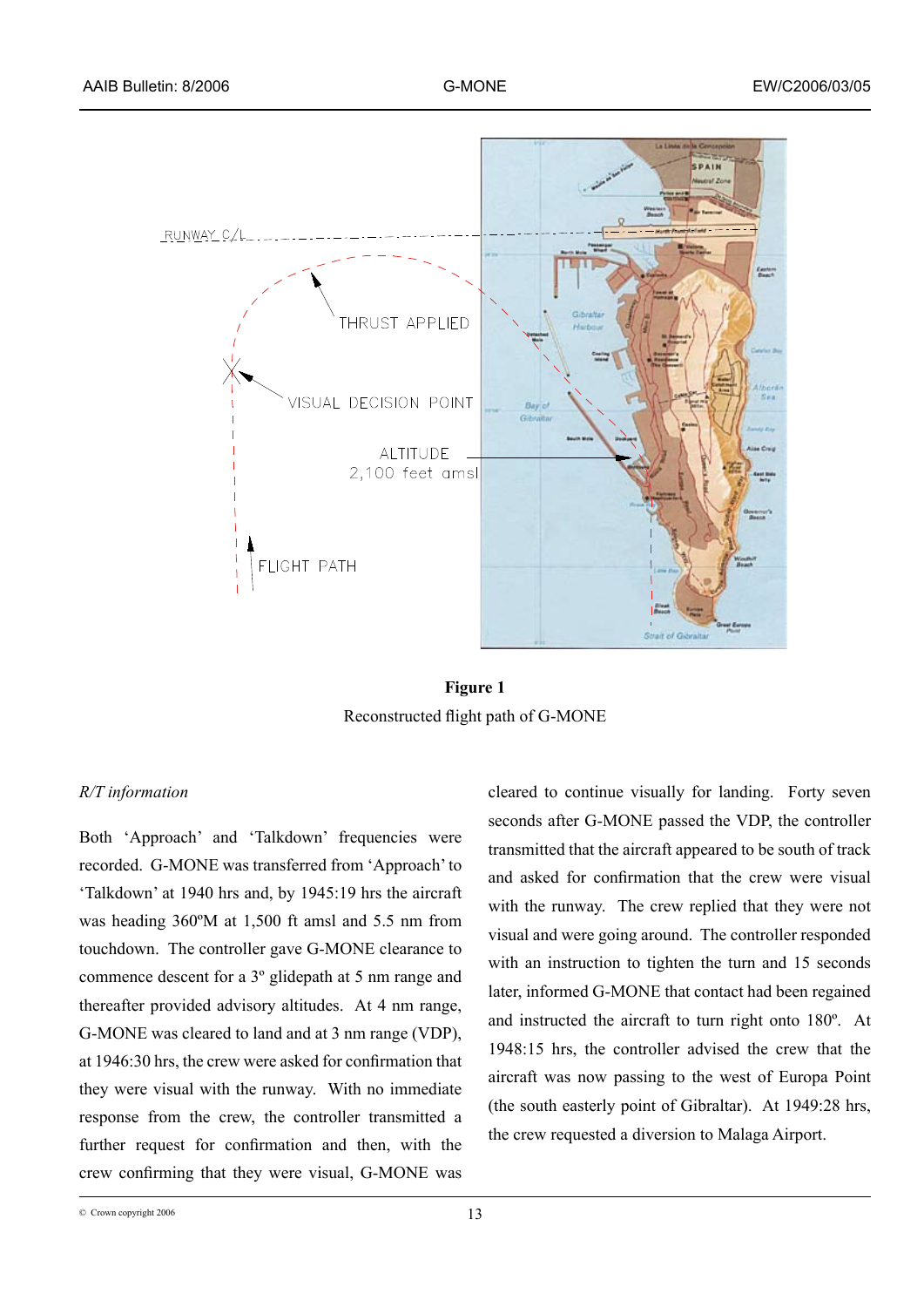### **Operational information**

# *Operating company information*

The company assessed Gibraltar as a Category 'B' airport, which required nominated captains to be the handling pilot for the landing. The associated written brief for the airport included information additional to that within the Jeppesen charts. Following this incident the company reviewed the brief and added further information.

Both crew members had previously flown into Gibraltar, and had utilised the SRA approach to Runway 09.

The crew duties for a standard missed approach procedure were detailed in the company Operations Manual Part B. This required the pilot flying to announce "GO AROUND FLAP 20", advance the thrust levers and to press the '*Go-Around*' switch. Thereafter, the crew would retract the gear once a positive rate of climb had been achieved and would monitor the annunciation of 'GA' on the ADI.

The activation of a thrust lever '*Go-Around*' switch would result in the flight director bars appearing on each pilot's ADI, regardless of the position of the flight director switches. The flight director would then command a climb and a heading to maintain the existing ground track of the aircraft. A subsequent selection of *'HDG SELECT'* or *'L NAV'* would give the crew the option of following a selected heading or the programmed missed approach route. However, this selection would cause each pilot's flight director bars to retract from view unless the respective flight director switch was 'ON'.

# *ATC information*

The airport has white low-intensity lights installed each side of the runway, and blue lights at the edge

of the runway shoulders, in accordance with existing regulations. The sea wall is indicated by a row of omni-directional red lights and the runway threshold is indicated by a row of uni-directional green lights. PAPIs for Runway 09, set for a 3º descent, are positioned each side of the runway 91 m from the threshold. A strobe light is positioned each side of the threshold for Runway 09, and angled towards the VDP to assist visual acquisition of the runway. This was required because of the presence of other cultural lighting, the low intensity of the runway lights and the lack of conventional approach lights. The ATC procedures required these strobe lights to be '*switched off when aircraft at 2 nm unless required by pilot*'. Additionally, to help with approach guidance, there is a marker buoy with a flashing amber light positioned on the extended centre line of the runway 4,500 ft from the sea wall. There is also a strobe light on each side of the sea wall as a warning to maritime vessels.

All the lights for Runway 09 had been checked as serviceable on both the day of the incident and the following day. Additionally, the ATC assistant confirmed that he had not switched off the strobe lights during the approach of G-MONE since he was not visual with the aircraft. The crew confirmed that both had initially seen the strobe lights but had seen neither the marker buoy light nor any runway lights.

In reported weather conditions of visibility 3,700 m or less, or SCT cloud 700 ft or less, the required ATC procedure was to ask the crew if they are visual with the runway at the VDP.

The published missed approach for Runway 09 is as follows: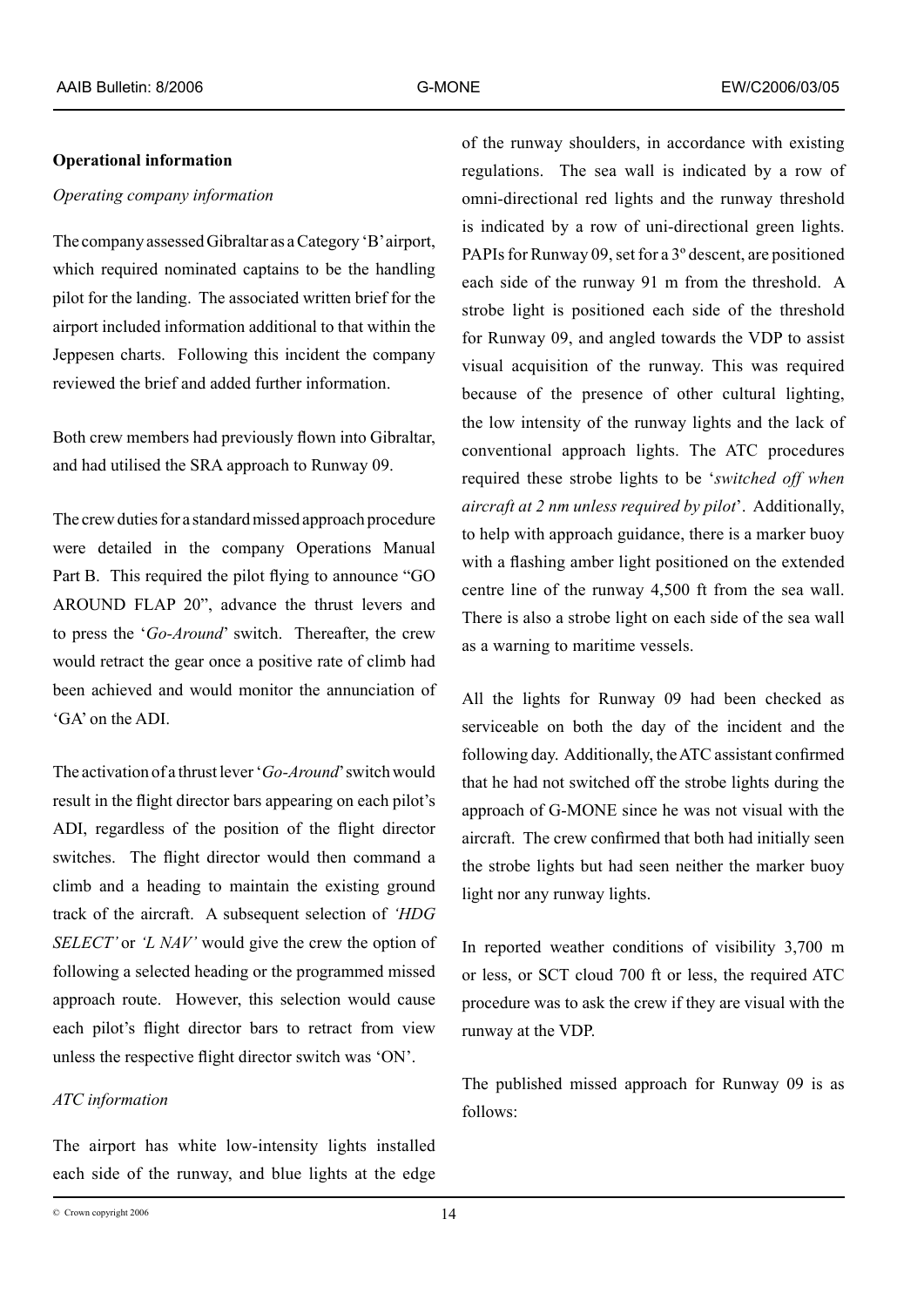*'Continue in radar pattern as directed climbing to 3,900' (3885'). When over the upwind end of the runway, or passing 1,900' (1,885') in IMC, climb on runway heading.'*

The standard ATC instructions for a missed approach from the VDP is to turn the aircraft onto a north-easterly heading to ensure that the aircraft remains well clear of the 'Rock'.

In marginal weather conditions the ATC procedure is to keep the aircraft on 'Talkdown' frequency, and not to transfer it to 'Tower' until after landing.

The highest obstacle on Gibraltar is on top of the 'Rock' at 1,420 ft.

## *Weather*

The Gibraltar TAF, issued at 1400 hrs and valid between 1500 and 2200 hrs was as follows: visibility of 8,000 m in haze; cloud FEW at 1,000 ft, SCT at 2,000 ft; becoming from 1700 to 2000 hrs, visibility 6,000 m in light rain; cloud SCT at 1,000 ft. There was a 40% probability of a temporary deterioration between 1900 and 2200 hrs to 4,000 m in moderate rain; there was also a 30% probability of a temporary deterioration between 1900 and 2200 hrs to 2,500 m in heavy rain and cloud SCT at 500 ft.

The METAR for 1850 hrs indicated a surface wind from 040º at 6 kt, visibility of 5,000 m in rain, cloud FEW at 1,000 ft, SCT at 1,800 ft and BKN at 3,000 ft. The air temperature was 15ºC, the dew point was 13ºC and the QNH was 1007 mb. The trend indicated no significant change.

The METAR for 1950 hrs indicated a surface wind from 070º at 06 kt, visibility of 5,000 m in moderate rain, cloud FEW at 300 ft, SCT at 1,600 ft and OVC at 4,000 ft. The air temperature was 14ºC with a dew point of 14ºC. The trend indicated a temporary deterioration of 4,000 m visibility in rain and cloud SCT at 1,000 ft.

Throughout the period from 1500 to 2300 hrs, the wind at 2,000 ft was forecast to be from 130º at 20 kt becoming 190º at 20 kt. At 1950 hrs, the wind measured near the top of the 'Rock' was from 090º at 10 kt.

# **ATC investigation**

Immediately after the incident, Gibraltar ATC carried out a comprehensive investigation into the incident. The conclusion was that the controllers and assistants had operated correctly and in accordance with their procedures. The investigation also reviewed the present procedures and made the following recommendations:

- 1. Controllers to confirm with crews at the VDP that they are visual with the runway regardless of weather conditions. If the crew do not acknowledge promptly that they are visual, the controller will initiate the missed approach procedure. NB*: This recommendation was accepted and an operating instruction was issued to ATC staff on 23 March 2006.*
- 2. That the runway strobe lights are left on until approaching aircraft are at 1 nm range. NB: *This recommendation was accepted and an operating instruction was issued to ATC staff on 23 March 2006.*
- 3. An evaluation of the performance of the primary radar and consideration of the need for guidelines for controllers to indicate when the radar performance is not suitable for SRAs.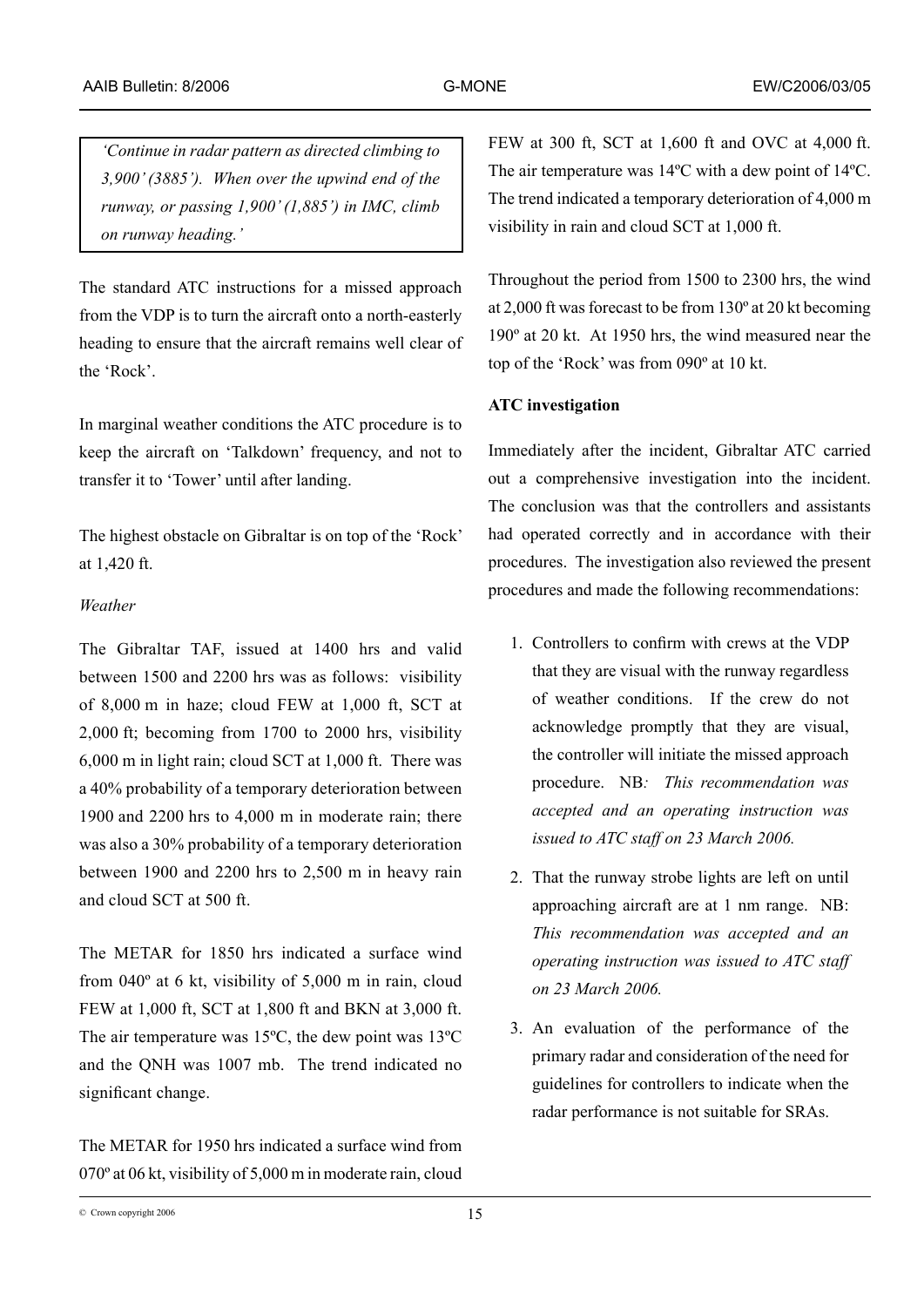### **Analysis**

The incident occurred when the crew lost sight of the runway strobe lights after the VDP and commenced the missed approach procedure. During the go-around, the crew did not fly the required heading and ATC became concerned that the aircraft was heading towards high ground. Effective action by the controller ensured that the aircraft's track remained clear of the high ground, even though the altitude of the aircraft was such that no collision risk existed. This analysis covers aspects considered relevant to the incident.

### *Airport*

Gibraltar Airport was considered by the operating company as an airport with a need for particular briefing and crew qualification. The local topography can result in wind variations resulting in strong turbulence and rapidly changing visibility and cloud conditions. These aspects are well documented but must be considered in relation to the location and characteristics of the runway and the lack of approach aids. This is particularly relevant to operations at night when the low intensity of runway lighting, lack of effective approach lighting and proximity of other cultural lighting means that visual acquisition of the runway is difficult to achieve and to maintain. The airport procedures are constantly under review and changes were made shortly after the incident.

# *Flight crew*

The crew were qualified to operate into Gibraltar and were familiar with the procedures. They were aware that the weather was marginal and carried additional fuel. In accordance with company requirements, they configured the aircraft for landing and established the correct airspeed and rate of descent prior to the VDP. This should have ensured that at the VDP the crew

were able to visually acquire the runway and maintain visual contact. To enable early visual contact, the handling pilot made full use of the automatic features of the aircraft. At the VDP, both crew members saw the runway strobe lights, confirmed this fact to ATC and the commander commenced a turn to line up on the runway. Seated in the left cockpit seat, it would be difficult for the commander to maintain visual contact with the runway in the right turn. This would be particularly relevant as he would also be involved in other actions such as disconnecting autopilot and autothrottles, switching off the flight directors and transferring to manual flight. It would be easier for the pilot in the right seat to maintain visual contact with the runway but, with the limited runway lights and the ambient lighting at Gibraltar, it would be necessary to maintain continual contact. The first officer acknowledged that he preset a radio frequency during the right turn in anticipation of an expected radio change. It was therefore possible that both pilots may have been 'looking in to the cockpit' at the same time and thus both lost visual contact with the strobe lights. It was also possible that a patch of cloud may have obscured the lights. Nevertheless, it appeared that the approach briefing had not emphasised sufficiently the importance of maintaining visual contact with the strobe lights.

When visual contact was lost, the crew were required to carry out the missed approach procedure. The aircraft was now right of the centre-line and turning right, although the commander thought that he was maintaining a constant heading. This right turn continued as the commander advanced the thrust levers until he was reminded to select the 'Go-Around' switch. When he did so, the flight director bars appeared and commanded the current aircraft track, which was now approximately 140º. Neither pilot was fully aware of